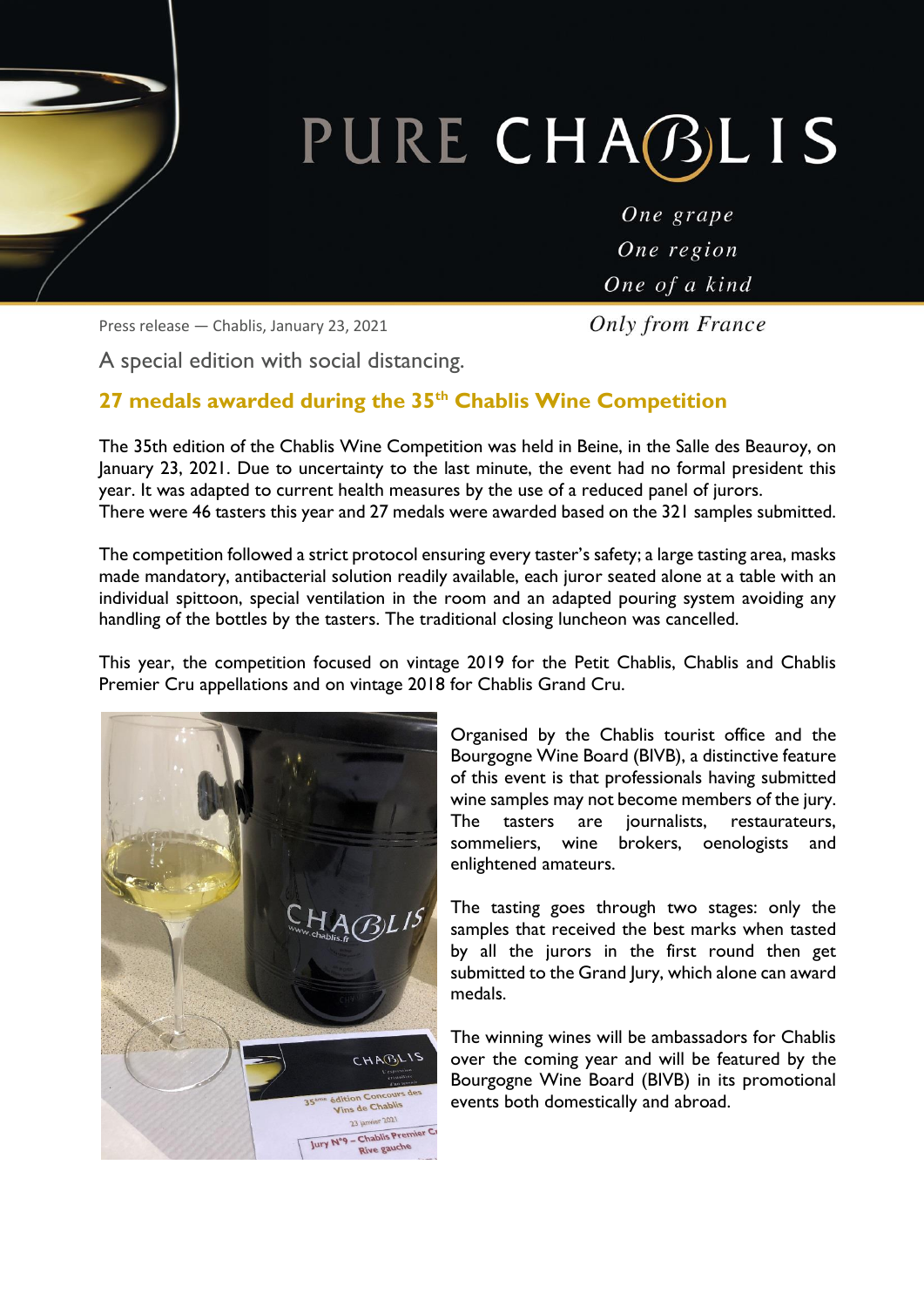### **27 winning wines at the 35th Chablis Wine Competition**

Number of samples: 321 Number of tasters: 46 Number of estates or producers represented: 77 Number of medal-winning wines: 27

#### **Petit Chablis 2019**

**Gold medal**  *William FEVRE Domaine JOLLY et Fils* 

**Silver medal**  *Domaine de LA TOUR Domaine Vincent WENGIER* 

**Bronze medal**  *Domaine Alain GEOFFROY* 

*Nominated wines:* 

*BILLAUD-SIMON Domaine Sébastien DAMPT, Terroir de Fyé GARNIER et Fils Domaine MOSNIER Domaine SERVIN* 

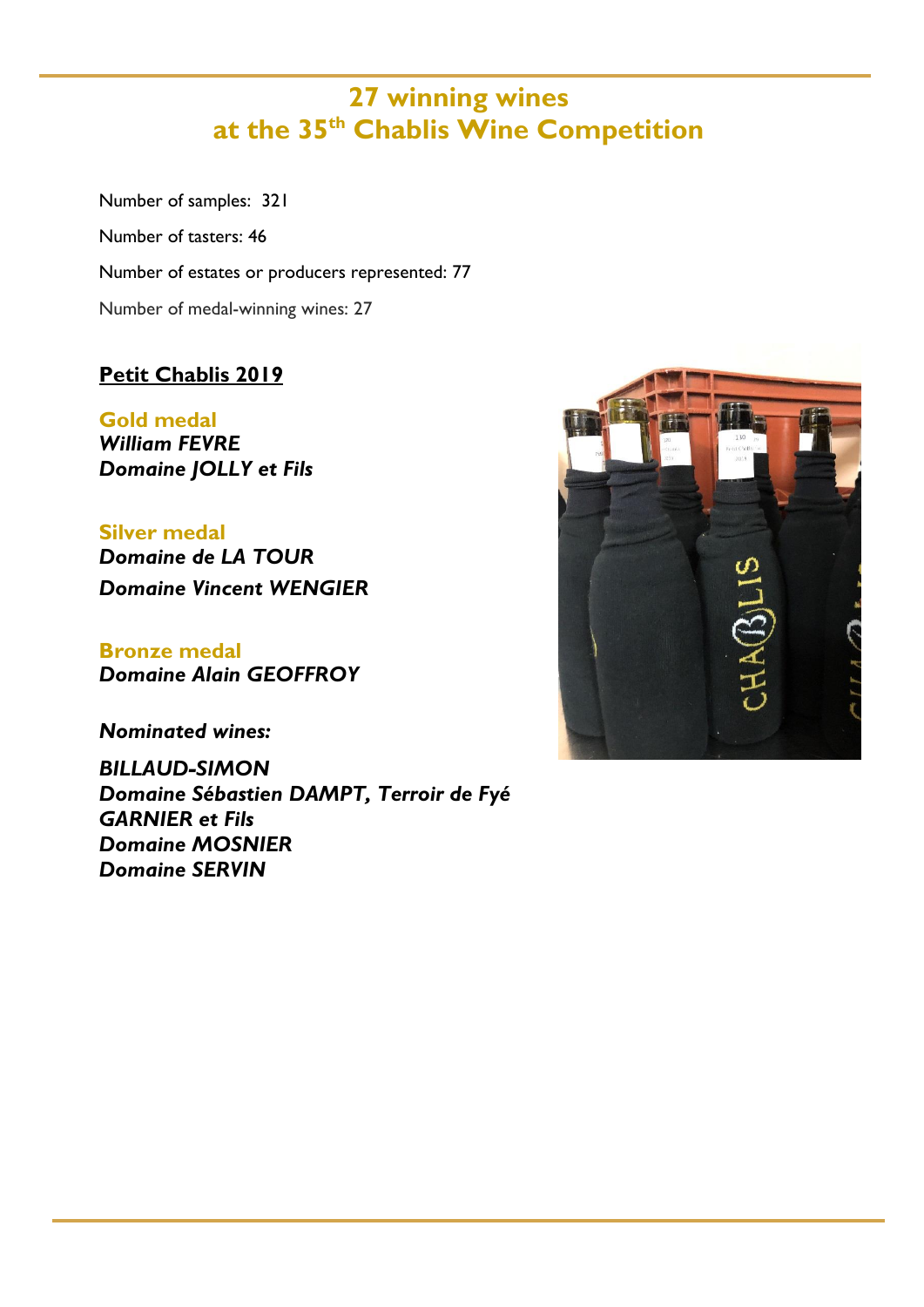#### **Chablis 2019**

**Gold medal**  *J. MOREAU et Fils Domaine de LA TOUR Domaine Guillaume VRIGNAUD, Les Champréaux*

**Silver medal**  *Domaine de la MOTTE, Vieilles Vignes, Cuvée L'Authentique Domaine VENTOURA* 

*Nominated wines:* 

*Domaine de BIEVILLE Domaine Jean-Paul et Benoît DROIN GARNIER et Fils Domaine Céline et Frédéric GUEGUEN Domaine LONG-DEPAQUIT Domaine SOUPÉ, Les Doyennes* 

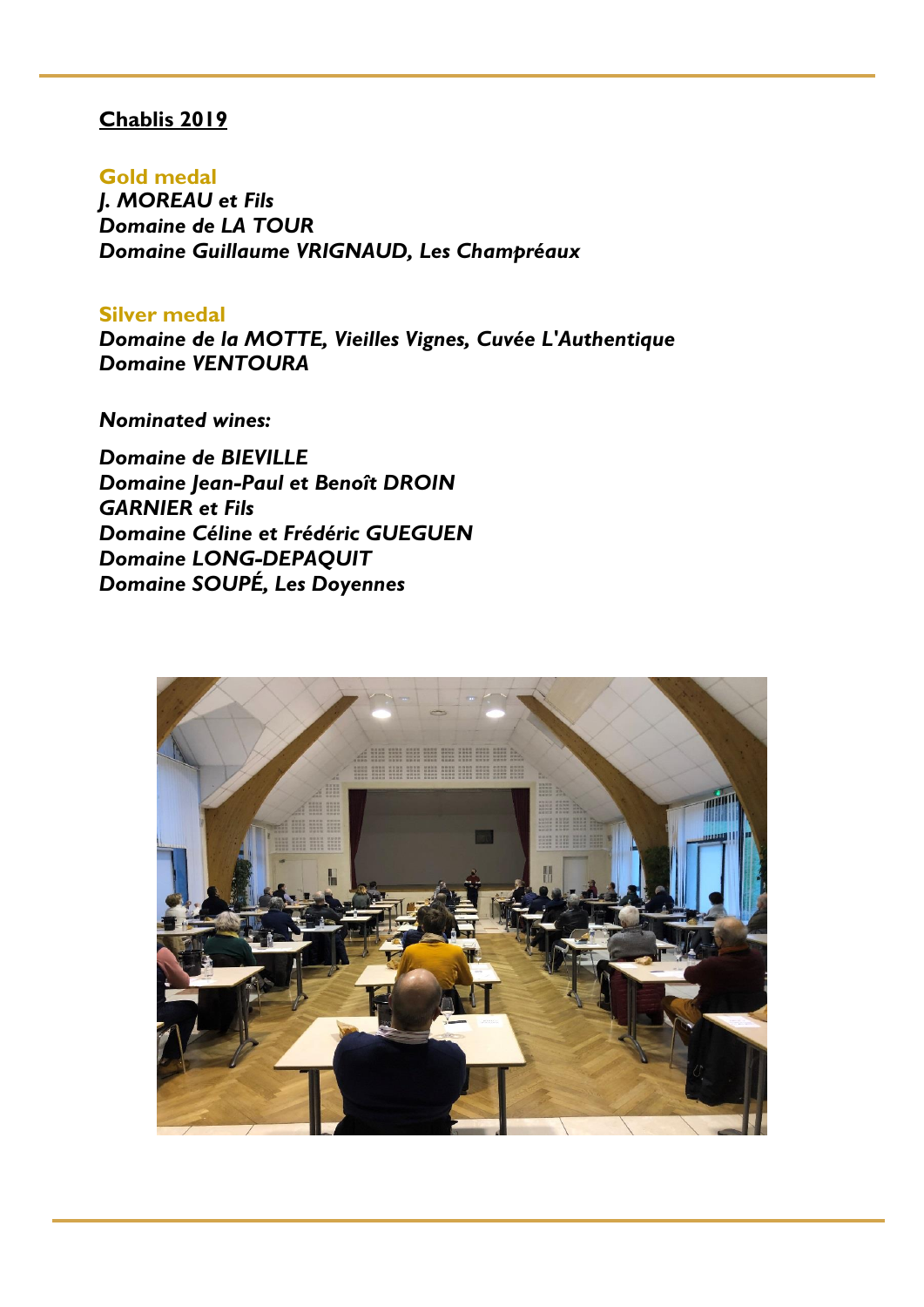#### **Chablis Premier Cru 2019, Left Bank**

#### **Gold medal**

*Domaine de la MOTTE, Beauroy Domaine Guy ROBIN, Vieilles Vignes, Vaillons Domaine Jean-Paul et Benoît DROIN, Vosgros* 

#### **Silver medal**

*Domaine MOSNIER, Beauroy Domaine PINSON, Montmains Maison SIMONNET-FEBVRE, Montmains* 

#### **Bronze medal**

*Domaine des Hâtes , Butteaux Maison HENRY, Vaillons* 

*Nominated wines:* 

*Domaine Gérard TREMBLAY, Beauroy Domaine DUPRÉ, Butteaux Domaine DE LA TOUR, Côte de Cuissy Jean COLLET et Fils, Montmains Domaine Guy ROBIN, Vieilles Vignes, Montmains Domaine CHEVALLIER, Montmains J. MOREAU et Fils, Vaillons Domaine VOCORET et Fils, Vaillons Domaine Jean-Paul et Benoît DROIN, Vaillons Domaine Daniel DAMPT et Fils, Vaillons Domaine Céline et Frédéric GUEGUEN, Vosgros*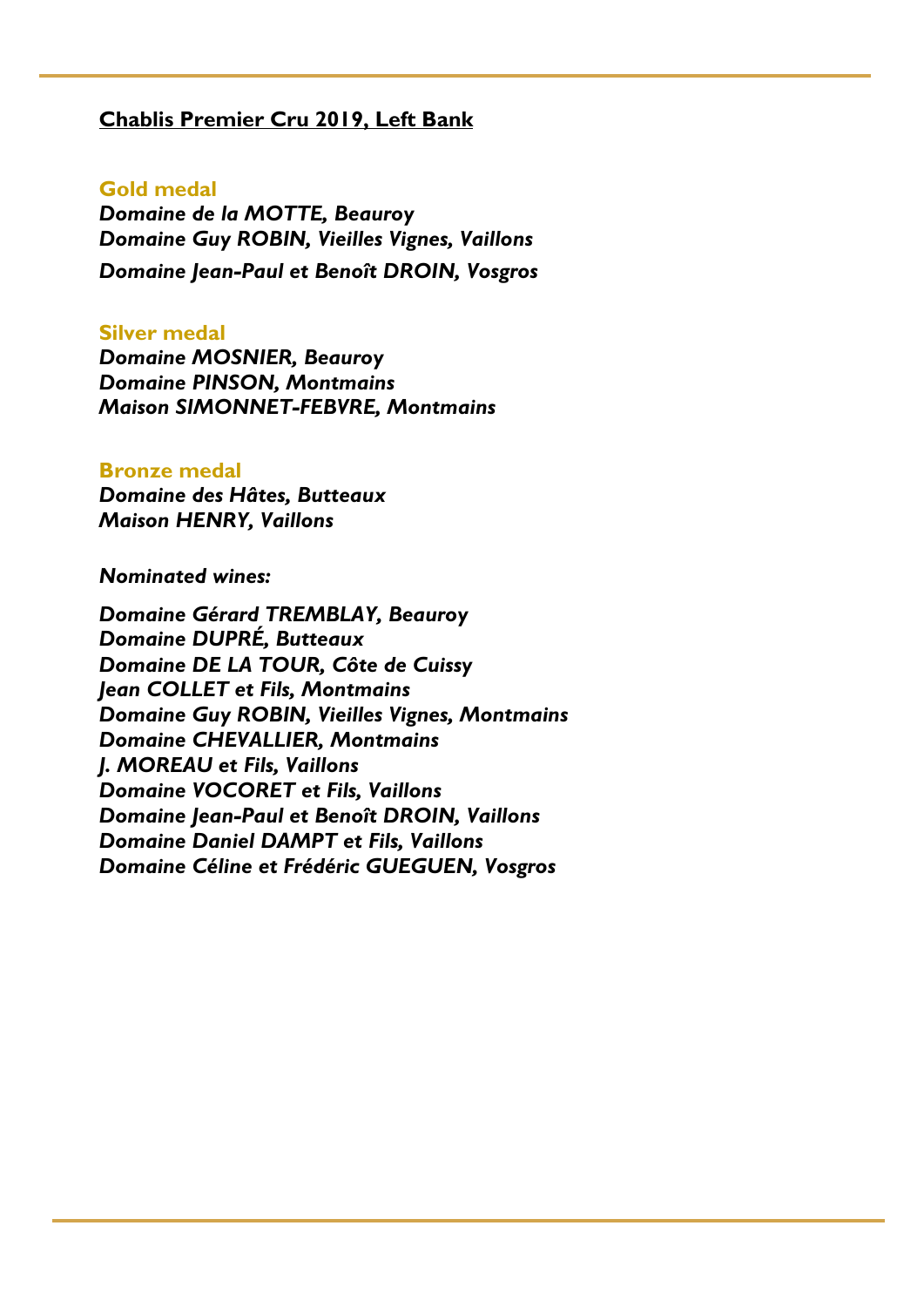#### **Chablis Premier Cru 2019, Right Bank**

**Gold medal**  *Domaine du COLOMBIER, Vaucoupin Domaine GAUTHERON Alain et Cyril, Vaucoupin* 

**Silver medal**  *La CHABLISIENNE, Vaulorent Domaine des MALANDES, Fourchaume* 

**Bronze medal** *Domaine Jean JACQUIN et Fils, Montée de Tonnerre* 

*Nominated wines:* 

*Domaine du COLOMBIER, Fourchaume Domaine Guillaume VRIGNAUD, Fourchaume La Chablisienne, Mont de Milieu Jean COLLET et Fils, Mont de Milieu Domaine VENTOURA, Mont de Milieu Domaine SERVIN, Montée de Tonnerre J. MOREAU et Fils, Vaucoupin Domaine Jean-Paul et Benoît DROIN, Vaulorent*